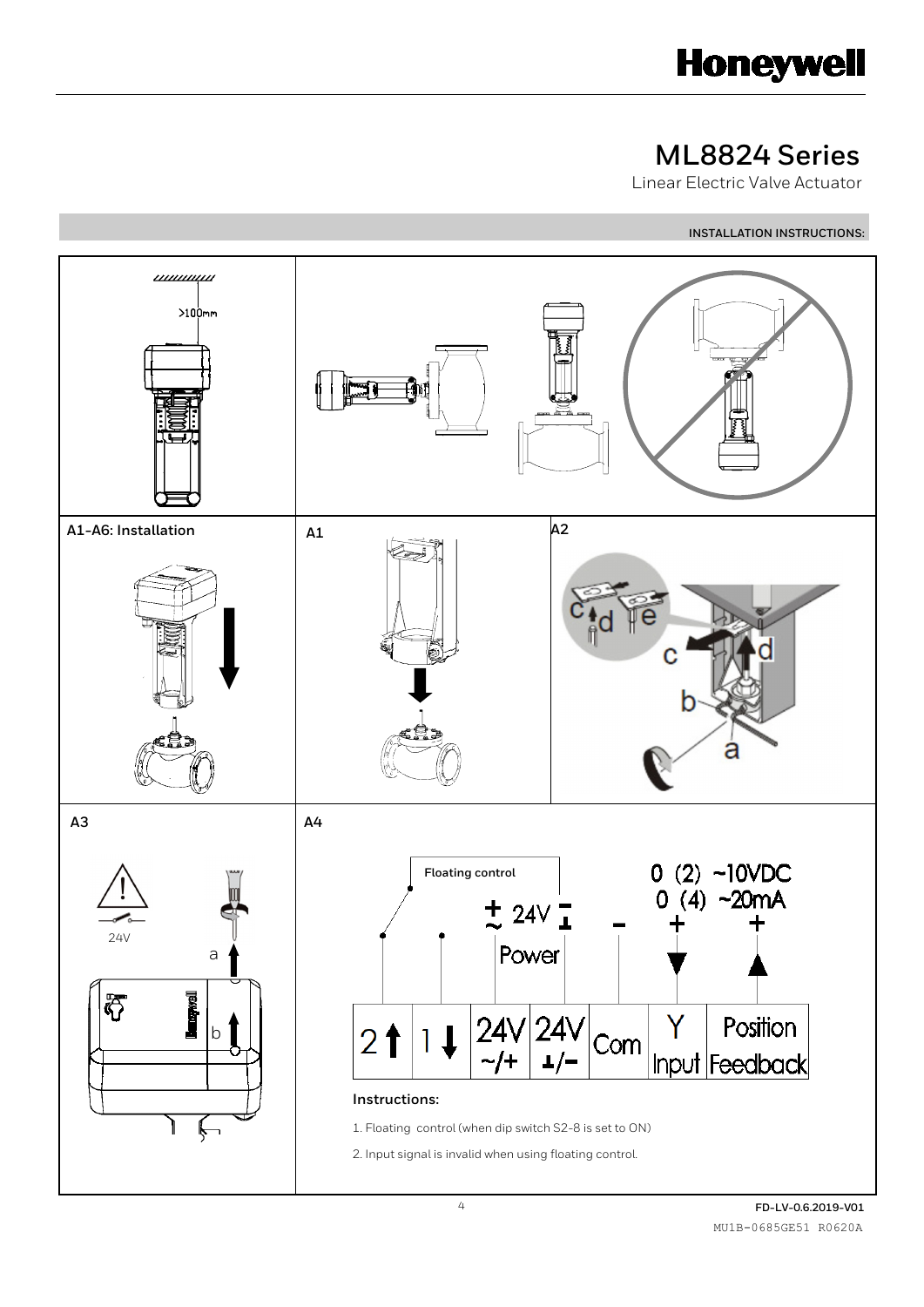## **A5: Self-Adaption Mode**

֦

**Power-on self-adaption:** The actuator will directly enter into self-adaption mode after being powered up. Meanwhile, the yellow indicator on PCB blinks (1Hz) and the actuator will be automatically full off (traveling to the bottom) and then full on (traveling to the top). When the indicator stops blinking, it means that the process is completed. Afterwards, the actuator will travel to the designated position of control signal.



**Manual self-adaption:** Press and hold button S1 on PCB for more than 5s (See Fig. 1) until the indicator starts blinking (1Hz) to enter into self-adaption mode. The phenomenon will be the same as power-on self-adaption.



#### **DIP Switch Setting**

| <b>DIP</b> | <b>Function</b>                                   | <b>Function Description of Setting Value</b> |                                                                                                                                                                                                                                                                                            |
|------------|---------------------------------------------------|----------------------------------------------|--------------------------------------------------------------------------------------------------------------------------------------------------------------------------------------------------------------------------------------------------------------------------------------------|
| $S2-1$     | Setting of control/<br>feedback signal            | ON                                           | 20%: The control/feedback signal is 4~20mA or 2~10VDC                                                                                                                                                                                                                                      |
|            |                                                   | OFF                                          | O: The control/feedback signal is 0~20mA or 0~10VDC (factory default)                                                                                                                                                                                                                      |
| $S2-2$     | Setting of control signal<br>type                 | ON                                           | II: The control signal is current type.                                                                                                                                                                                                                                                    |
|            |                                                   | OFF                                          | UI: The control signal is voltage type. (factory default)                                                                                                                                                                                                                                  |
| $S2-3$     | Setting of control signal<br>input impedance      | ON                                           | UI: The control signal is voltage type. (factory default)                                                                                                                                                                                                                                  |
|            |                                                   | OFF                                          | II: The control signal is current type.                                                                                                                                                                                                                                                    |
| $S2-4$     | Setting of valve position<br>feedback signal type | ON                                           | IO: The valve position feedback signal is current type.                                                                                                                                                                                                                                    |
|            |                                                   | OFF                                          | UO: The valve position feedback signal is voltage type. (factory default)                                                                                                                                                                                                                  |
| $S2-5$     | Setting of operating<br>mode                      | ON                                           | DA: When control signal increases, actuator moves downward. When control signal decreases, actuator moves upward.                                                                                                                                                                          |
|            |                                                   | OFF                                          | RA: When the control signal increases, the actuator moves upward. When control signal decreases, the actuator moves downward.<br>(factory default)                                                                                                                                         |
| $S2-6$     | Setting of signal inter-<br>ruption mode          | ON                                           | DW: When the control signal type is set as voltage or current, the actuator will automatically provide a minimum control signal if the<br>signal cable is cut. (factory default)                                                                                                           |
|            |                                                   | OFF                                          | UP: 1) When the control signal type is set as voltage, the actuator will automatically provide a maximum control signal if the signal<br>cable is cut.<br>2) When the control signal is set as current, actuator will automatically provide a minimal signal when the signal cable is cut. |
| $S2-7$     | Setting of self-adaption<br>mode                  | ON                                           | DF: In power-on self-adaption mode. (factory default)                                                                                                                                                                                                                                      |
|            |                                                   | OFF                                          | RF: In manual self-adaption mode.                                                                                                                                                                                                                                                          |
| $S2-8$     | Setting of control mode                           | ON                                           | Floating control.                                                                                                                                                                                                                                                                          |
|            |                                                   | OFF                                          | Modulating control. (factory default)                                                                                                                                                                                                                                                      |
| $S2-9$     | Reserved                                          |                                              |                                                                                                                                                                                                                                                                                            |
| $S2-10$    | Speed setting                                     | ON                                           | High speed: 600N - 3s/mm, 1800N - 2s/mm.                                                                                                                                                                                                                                                   |
|            |                                                   | OFF                                          | Low speed: 600N - 4s/mm, 1800N - 3s/mm.(factory default)                                                                                                                                                                                                                                   |